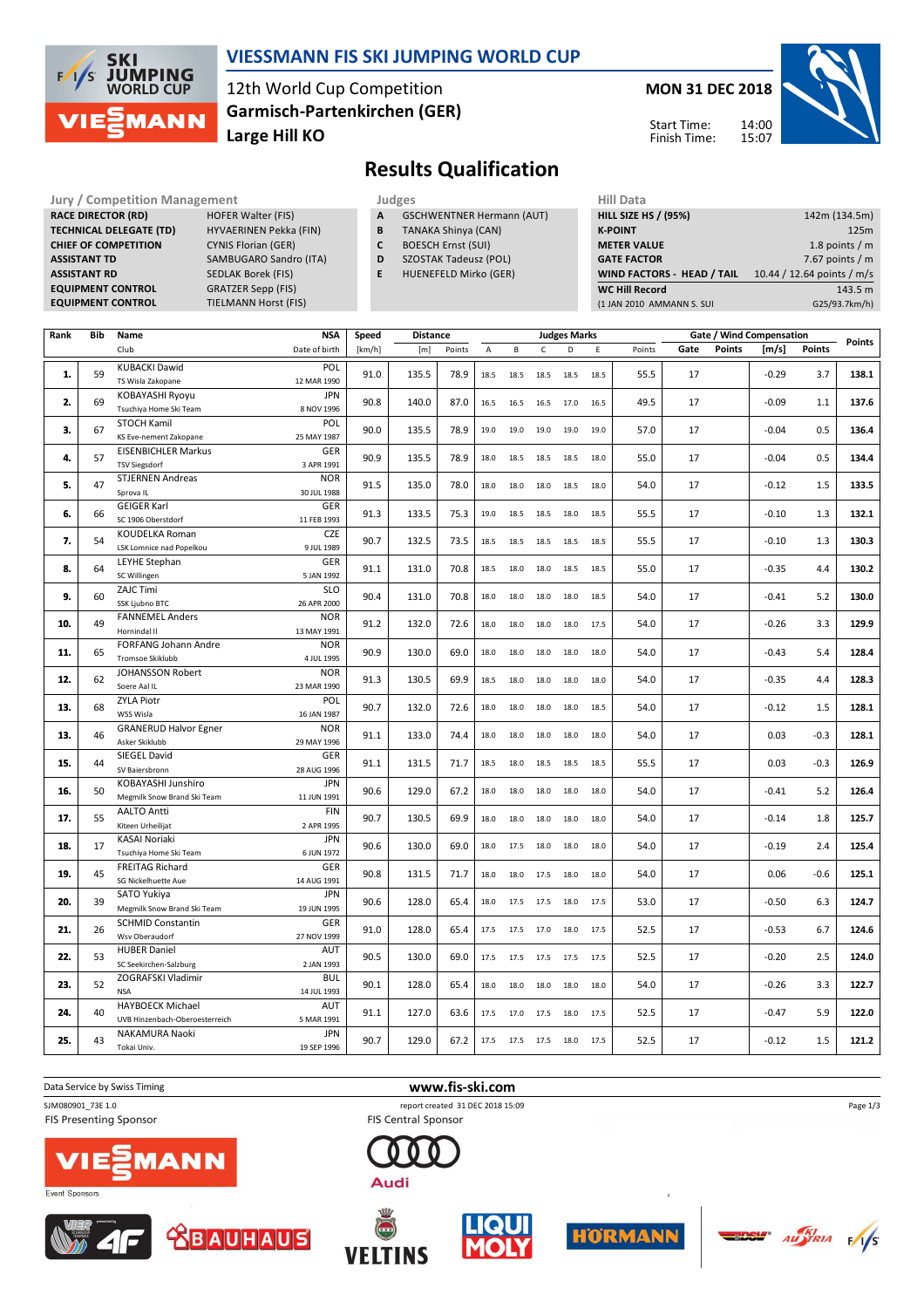

#### **VIESSMANN FIS SKI JUMPING WORLD CUP**

12th World Cup Competition **Large Hill KO Garmisch-Partenkirchen (GER)** **MON 31 DEC 2018**





## **Results Qualification**

|     | Bib            | Name                                                 | <b>NSA</b>                | Speed  | <b>Distance</b> |        |      |                   |      | <b>Judges Marks</b> |      |        |      |               | Gate / Wind Compensation |                | <b>Points</b> |
|-----|----------------|------------------------------------------------------|---------------------------|--------|-----------------|--------|------|-------------------|------|---------------------|------|--------|------|---------------|--------------------------|----------------|---------------|
|     |                | Club                                                 | Date of birth             | [km/h] | [m]             | Points | Α    | В                 | C    | D                   | E    | Points | Gate | <b>Points</b> | [m/s]                    | <b>Points</b>  |               |
| 26. | 48             | <b>WOLNY Jakub</b>                                   | POL                       | 90.4   | 128.0           | 65.4   | 18.0 | 17.5              | 18.0 | 18.0                | 18.0 | 54.0   | 17   |               | $-0.11$                  | 1.4            | 120.8         |
|     |                | LKS Klimczok Bystra                                  | 15 MAY 1995               |        |                 |        |      |                   |      |                     |      |        |      |               |                          |                |               |
| 27. | 12             | PEDERSEN Robin                                       | <b>NOR</b>                | 91.1   | 128.0           | 65.4   | 17.0 | 17.5              | 17.0 | 18.0                | 17.5 | 52.0   | 17   |               | $-0.06$                  | 0.8            | 118.2         |
|     |                | Stalkameratene II                                    | 31 AUG 1996               |        |                 |        |      |                   |      |                     |      |        |      |               |                          |                |               |
| 28. | $\overline{4}$ | <b>HAMANN Martin</b><br>SG Nickelhuette Aue          | GER<br>10 APR 1997        | 90.9   | 126.5           | 62.7   | 17.5 | 17.5              | 17.5 | 18.0                | 17.5 | 52.5   | 17   |               | $-0.22$                  | 2.8            | 118.0         |
|     |                | <b>WELLINGER Andreas</b>                             | GER                       |        |                 |        |      |                   |      |                     |      |        |      |               |                          |                |               |
| 29. | 58             | Sc Ruhpolding                                        | 28 AUG 1995               | 91.2   | 127.0           | 63.6   | 18.0 | 17.5              | 17.5 | 18.0                | 17.5 | 53.0   | 17   |               | $-0.10$                  | 1.3            | 117.9         |
|     |                | <b>KRAFT Stefan</b>                                  | <b>AUT</b>                |        |                 |        |      |                   |      |                     |      |        |      |               |                          |                |               |
| 30. | 61             | SV Schwarzach-Salzburg                               | 13 MAY 1993               | 90.8   | 125.0           | 60.0   | 17.0 | 17.5              | 17.5 | 17.5                | 18.0 | 52.5   | 17   |               | $-0.41$                  | 5.2            | 117.7         |
|     |                | <b>INSAM Alex</b>                                    | <b>ITA</b>                |        |                 |        |      |                   |      |                     |      |        |      |               |                          |                |               |
| 30. | 24             | <b>GS FIAMME ORO</b>                                 | 19 DEC 1997               | 90.7   | 125.0           | 60.0   | 17.0 | 17.5              | 17.5 | 18.0                | 17.5 | 52.5   | 17   |               | $-0.41$                  | 5.2            | 117.7         |
| 32. | 34             | <b>BICKNER Kevin</b>                                 | <b>USA</b>                | 90.6   | 129.0           | 67.2   | 17.5 | 18.0              | 16.5 | 16.5                | 17.0 | 51.0   | 17   |               | 0.13                     | $-1.4$         | 116.8         |
|     |                | Norge Ski Club                                       | 23 SEP 1996               |        |                 |        |      |                   |      |                     |      |        |      |               |                          |                |               |
| 33. | 27             | <b>ITO Daiki</b>                                     | <b>JPN</b>                | 91.0   | 123.5           | 57.3   | 17.0 | 17.5              | 17.0 | 17.5                | 17.5 | 52.0   | 17   |               | $-0.48$                  | 6.1            | 115.4         |
|     |                | Megmilk Snow Brand Ski Team                          | 27 DEC 1985               |        |                 |        |      |                   |      |                     |      |        |      |               |                          |                |               |
| 34. | 42             | <b>FETTNER Manuel</b><br>SV Innsbruck-Bergisel-Tirol | AUT<br>17 JUN 1985        | 91.1   | 123.5           | 57.3   | 17.0 | 17.5              | 17.5 | 17.5                | 17.5 | 52.5   | 17   |               | $-0.43$                  | 5.4            | 115.2         |
|     |                | <b>TANDE Daniel Andre</b>                            | <b>NOR</b>                |        |                 |        |      |                   |      |                     |      |        |      |               |                          |                |               |
| 35. | 33             | Kongsberg If                                         | 24 JAN 1994               | 90.9   | 126.5           | 62.7   | 18.0 | 18.0              | 17.5 | 18.0                | 17.5 | 53.5   | 17   |               | 0.12                     | $-1.3$         | 114.9         |
|     |                | <b>SEMENIC Anze</b>                                  | <b>SLO</b>                |        |                 |        |      |                   |      |                     |      |        |      |               |                          |                |               |
| 36. | 22             | <b>NSK TRZIC FMG</b>                                 | 1 AUG 1993                | 90.7   | 124.0           | 58.2   | 17.0 | 17.0 17.5         |      | 18.0                | 17.5 | 52.0   | 17   |               | $-0.28$                  | 3.5            | 113.7         |
| 37. | 36             | <b>HULA Stefan</b>                                   | POL                       | 90.3   | 124.0           | 58.2   | 17.0 | 17.5              | 17.0 | 18.0                | 17.5 | 52.0   | 17   |               | $-0.19$                  | 2.4            | 112.6         |
|     |                | KS Eve-nement Zakopane                               | 29 SEP 1986               |        |                 |        |      |                   |      |                     |      |        |      |               |                          |                |               |
| 38. | 51             | PEIER Killian                                        | SUI                       | 90.6   | 122.5           | 55.5   | 17.5 | 17.5              | 17.5 | 17.5                | 18.0 | 52.5   | 17   |               | $-0.34$                  | 4.3            | 112.3         |
|     |                | Vallee du Joux                                       | 28 MAR 1995               |        |                 |        |      |                   |      |                     |      |        |      |               |                          |                |               |
| 39. | 29             | <b>PASCHKE Pius</b>                                  | GER                       | 90.2   | 123.5           | 57.3   | 17.0 | 17.0              | 17.0 | 17.5                | 17.5 | 51.5   | 17   |               | $-0.27$                  | 3.4            | 112.2         |
|     |                | WSV Kiefersfelden<br><b>HOFFMANN Felix</b>           | 20 MAY 1990<br>GER        |        |                 |        |      |                   |      |                     |      |        |      |               |                          |                |               |
| 40. | $\overline{2}$ | SWV Goldlauter                                       | 14 OCT 1997               | 90.5   | 122.5           | 55.5   | 16.5 | 16.5              | 17.0 | 17.0                | 17.5 | 50.5   | 17   |               | $-0.33$                  | 4.2            | 110.2         |
|     |                | <b>AMMANN Simon</b>                                  | SUI                       |        |                 |        |      |                   |      |                     |      |        |      |               |                          |                |               |
| 41. | 35             | SSC Toggenburg                                       | 25 JUN 1981               | 90.3   | 124.0           | 58.2   | 17.0 | 17.5              | 17.5 | 18.0                | 17.0 | 52.0   | 17   |               | 0.04                     | $-0.4$         | 109.8         |
| 41. | 9              | ZNISZCZOL Aleksander                                 | POL                       | 90.3   | 124.0           | 58.2   | 17.0 | 17.0              | 17.0 | 18.0                | 17.5 | 51.5   | 17   |               | $-0.01$                  | 0.1            | 109.8         |
|     |                | WSS Wisla                                            | 8 MAR 1994                |        |                 |        |      |                   |      |                     |      |        |      |               |                          |                |               |
| 43. | 63             | <b>KLIMOV Evgeniy</b>                                | <b>RUS</b>                | 90.7   | 122.0           | 54.6   | 17.0 | 17.0              | 17.5 | 17.5                | 17.0 | 51.5   | 17   |               | $-0.27$                  | 3.4            | 109.5         |
|     |                | GBU TSTOVS Moskovskaya obl Start Pe                  | 3 FEB 1994                |        |                 |        |      |                   |      |                     |      |        |      |               |                          |                |               |
| 44. | 30             | <b>FREUND Severin</b>                                | GER                       | 90.6   | 123.0           | 56.4   | 17.5 | 17.5              | 17.5 | 17.5                | 17.5 | 52.5   | 17   |               | $-0.04$                  | 0.5            | 109.4         |
|     |                | WSV DJK Rastbuechl<br><b>ASCHENWALD Philipp</b>      | 11 MAY 1988<br><b>AUT</b> |        |                 |        |      |                   |      |                     |      |        |      |               |                          |                |               |
| 45. | 32             | SC Mayerhofen-Tirol                                  | 12 NOV 1995               | 90.5   | 124.0           | 58.2   | 17.5 | 17.0              | 17.0 | 17.5                | 17.0 | 51.5   | 17   |               | 0.04                     | $-0.4$         | 109.3         |
|     |                | <b>SCHIFFNER Markus</b>                              | <b>AUT</b>                |        |                 |        |      |                   |      |                     |      |        |      |               |                          |                |               |
| 46. | 19             | UVB Hinzenbach-Oberoesterreich                       | 5 JUN 1992                | 90.8   | 123.0           | 56.4   | 17.0 | 17.0              | 17.0 | 17.0                | 17.0 | 51.0   | 17   |               | $-0.07$                  | 0.9            | 108.3         |
| 47. | 3              | <b>BAER Moritz</b>                                   | GER                       | 90.5   | 121.5           | 53.7   | 17.0 | 17.0              | 17.5 | 17.0                | 17.0 | 51.0   | 17   |               | $-0.27$                  | 3.4            | 108.1         |
|     |                | SF Gmund-Duernbach                                   | 16 MAY 1997               |        |                 |        |      |                   |      |                     |      |        |      |               |                          |                |               |
| 48. | 18             | <b>SCHULER Andreas</b>                               | SUI                       | 90.8   | 122.5           | 55.5   | 16.5 | 16.5              | 16.5 | 17.5                | 17.0 | 50.0   | 17   |               | $-0.14$                  | 1.8            | 107.3         |
|     |                | Einsiedeln                                           | 30 DEC 1995               |        |                 |        |      |                   |      |                     |      |        |      |               |                          |                |               |
| 49. | 23             | TROFIMOV Roman Sergeevich                            | <b>RUS</b>                | 89.9   | 120.0           | 51.0   | 17.5 | 17.0              | 17.0 | 17.5                | 17.0 | 51.5   | 17   |               | $-0.26$                  | 3.3            | 105.8         |
|     |                | Sdushor CSP N. Novgorod<br>DAMJAN Jernej             | 19 NOV 1989<br><b>SLO</b> |        |                 |        |      |                   |      |                     |      |        |      |               |                          |                |               |
| 50. | 37             | SSK Sam Ihan                                         | 28 MAY 1983               | 89.6   | 118.0           | 47.4   | 17.0 | 16.5              | 17.0 | 16.5                | 17.0 | 50.5   | 17   |               | $-0.53$                  | 6.7            | 104.6         |
|     |                |                                                      |                           |        |                 |        |      |                   |      |                     |      |        |      |               |                          |                |               |
|     |                | Not qualified for 1st Round                          |                           |        |                 |        |      |                   |      |                     |      |        |      |               |                          |                |               |
|     |                | <b>NOUSIAINEN Eetu</b>                               | <b>FIN</b>                |        | 1205            | 51.9   |      |                   |      |                     |      |        |      |               |                          |                |               |
| E1  |                |                                                      |                           | 907    |                 |        |      | $170$ $170$ $165$ |      | 170                 | 170  | 510    | 17   |               | sn n.                    | 0 <sub>A</sub> | 103.3         |

| 51. | 42 | <b>NOUSIAINEN Eetu</b>       | <b>FIN</b>  | 90.7 | 120.5 | 51.9 | 17.0 | 17.0 | 16.5 | 17.0 | 17.0 | 51.0 | 17 | $-0.03$ | 0.4 | 103.3 |
|-----|----|------------------------------|-------------|------|-------|------|------|------|------|------|------|------|----|---------|-----|-------|
|     |    | Puijo Ski club               | 29 APR 1997 |      |       |      |      |      |      |      |      |      |    |         |     |       |
| 52. | 25 | <b>KOT Maciej</b>            | <b>POL</b>  | 90.4 | 118.5 | 48.3 | 17.0 | 16.5 | 16.5 | 17.0 | 16.5 | 50.0 | 17 | $-0.39$ | 4.9 | 103.2 |
|     |    | AZS Zakopane                 | 9 JUN 1991  |      |       |      |      |      |      |      |      |      |    |         |     |       |
| 53. | 28 | <b>BOYD-CLOWES Mackenzie</b> | CAN         | 91.3 | 117.0 | 45.6 | 16.5 | 17.0 | 16.5 | 16.5 | 17.0 | 50.0 | 17 | $-0.36$ | 4.5 | 100.1 |
|     |    | Altius Nordic Ski Club       | 13 JUL 1991 |      |       |      |      |      |      |      |      |      |    |         |     |       |
| 54. |    | LISSO Justin                 | <b>GER</b>  | 91.0 | 118.5 |      | 15.5 | 15.5 | 15.5 | 16.0 | 16.5 | 47.0 | 17 | $-0.33$ | 4.2 | 99.5  |
|     |    | Wsv Schmiedefeld             | 12 DEC 1999 |      |       | 48.3 |      |      |      |      |      |      |    |         |     |       |

**Data Service by Swiss Timing WWW.fis-ski.com** 

SJM080901\_73E 1.0 report created 31 DEC 2018 15:09<br>FIS Presenting Sponsor **report created 31 DEC 2018 15:09 FIS Presenting Sponsor** 











Audi







 $\frac{1}{\sqrt{5}}$ 

Page 2/3